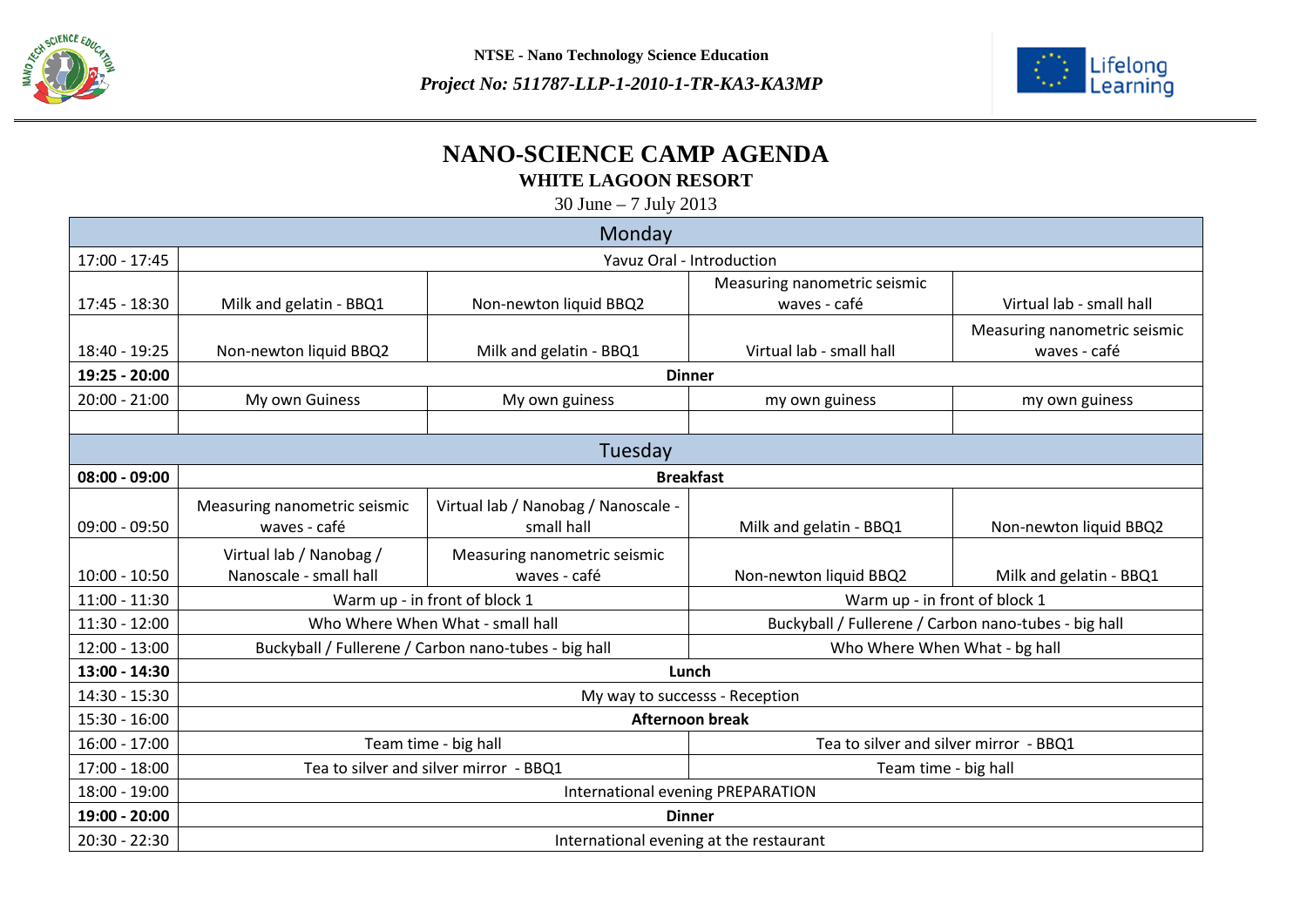



| Wednesday       |                                               |                                     |                                               |                                        |  |  |  |
|-----------------|-----------------------------------------------|-------------------------------------|-----------------------------------------------|----------------------------------------|--|--|--|
| $08:00 - 09:00$ | <b>Breakfast</b>                              |                                     |                                               |                                        |  |  |  |
| $09:30 - 13:00$ | Kaliakra                                      |                                     |                                               |                                        |  |  |  |
| $13:00 - 14:00$ | Lunch                                         |                                     |                                               |                                        |  |  |  |
| 14:30 - 18:00   | Balchik - Botanical garden and Palace         |                                     |                                               |                                        |  |  |  |
| 19:00 - 20:00   | <b>Dinner</b>                                 |                                     |                                               |                                        |  |  |  |
| $20:30 - 22:00$ | Candle light night - Legends of the sea       |                                     |                                               |                                        |  |  |  |
| Thursday        |                                               |                                     |                                               |                                        |  |  |  |
| $08:00 - 09:00$ | <b>Breakfast</b>                              |                                     |                                               |                                        |  |  |  |
| $09:00 - 10:30$ | AFM activity - BBQ2                           | Modelling Lotus effect - small hall | Self-presentation and profession              |                                        |  |  |  |
| $10:45 - 12:15$ | Self-presentation and profession              |                                     | AFM activity - BBQ2                           | Modelling Lotus effect - small<br>hall |  |  |  |
| $12:15 - 13:15$ | Iron Nano particles and Ferrofluid - big hall |                                     | Nanoparticles in our daily life - small hall  |                                        |  |  |  |
| 13:15-14:00     | Lunch                                         |                                     |                                               |                                        |  |  |  |
| $14:00 - 15:00$ | Nanoparticles in our daily life - small hall  |                                     | Iron Nano particles and Ferrofluid - big hall |                                        |  |  |  |
| $15:00 - 19:00$ | Beach time / Free time                        |                                     |                                               |                                        |  |  |  |
| 19:00 - 20:00   | <b>Dinner</b>                                 |                                     |                                               |                                        |  |  |  |
|                 |                                               |                                     |                                               |                                        |  |  |  |